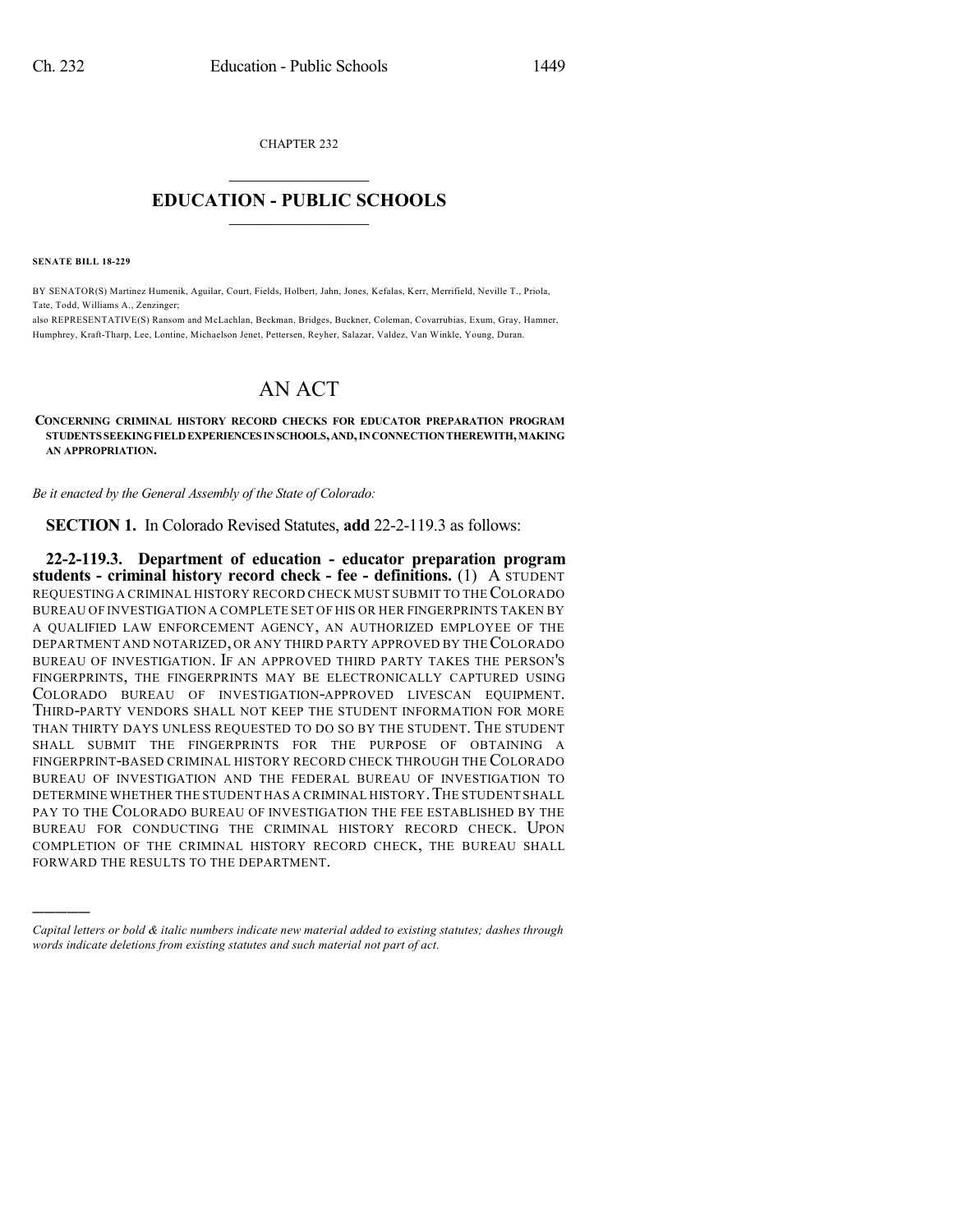(2) ON A FORM PROVIDED BY THE DEPARTMENT, THE STUDENT SHALL:

(a) CERTIFY, UNDER PENALTY OF PERJURY, EITHER:

(I) THAT HE OR SHE HAS NEVER BEEN CONVICTED OF COMMITTING ANY FELONY OR MISDEMEANOR, BUT NOT INCLUDING ANY MISDEMEANOR TRAFFIC OFFENSE OR TRAFFIC INFRACTION; OR

(II) THAT HE OR SHE HAS BEEN CONVICTED OF COMMITTING ANY FELONY OR MISDEMEANOR, BUT NOT INCLUDING ANY MISDEMEANOR TRAFFIC OFFENSE OR TRAFFIC INFRACTION. SUCH CERTIFICATION SHALL SPECIFY SUCH FELONY OR MISDEMEANOR FOR WHICH CONVICTED, THE DATE OF SUCH CONVICTION, AND THE COURT ENTERING THE JUDGMENT OF CONVICTION.

(b) FURNISH THE FOLLOWING INFORMATION TO THE DEPARTMENT:

(I) THE EDUCATOR PREPARATION PROGRAM IN WHICH THE STUDENT IS ENROLLED;

(II) THE SCHOOL DISTRICTS OR CHARTER SCHOOLS IN WHICH THE STUDENT HAS BEEN PLACED FOR FIELD EXPERIENCES; AND

(III) ANY OTHER INFORMATION REQUIRED BY THE DEPARTMENT TO RELEASE THE RESULTS OF A CRIMINAL HISTORY RECORD CHECK PURSUANT TO THIS SECTION.

(3) WHEN THE RESULTS OF A FINGERPRINT-BASED CRIMINAL HISTORY RECORD CHECK OF A STUDENT PERFORMED PURSUANT TO THIS SECTION REVEALS A RECORD OF ARREST WITHOUT A DISPOSITION, THE DEPARTMENT SHALL PERFORM A NAME-BASED CRIMINAL HISTORY RECORD CHECK OF THAT STUDENT.

(4) (a) WITHIN SEVEN DAYS OF RECEIVING THE RESULTS OF A CRIMINAL HISTORY RECORD CHECK CONDUCTED PURSUANT TO THIS SECTION, THE DEPARTMENT SHALL PROVIDE THE RESULTS OF SUCH CRIMINAL HISTORY RECORD CHECK, TO THE EXTENT PERMITTED BY STATE OR FEDERAL LAW OR REGULATION, TO THE EDUCATOR PREPARATION PROGRAM IN WHICH THE STUDENT IS ENROLLED AND TO ANY SCHOOL DISTRICT OR CHARTER SCHOOL THAT HAS MADE AN INQUIRY TO THE DEPARTMENT CONCERNING THE RESULTS OF A CRIMINAL HISTORY RECORD CHECK OF A STUDENT WHO HAS BEEN PLACED IN THE SCHOOL DISTRICT OR CHARTER SCHOOL FOR FIELD EXPERIENCES.

(b) THE STUDENT SHALL PROVIDE, ON A FORM APPROVED BY THE DEPARTMENT, ADDITIONAL SCHOOL DISTRICTS OR CHARTER SCHOOLS IN WHICH THE STUDENT HAS BEEN PLACED FOR FIELD EXPERIENCES.

(c) WHEN THE COLORADO BUREAU OF INVESTIGATION PROVIDES THE DEPARTMENT WITH AN UPDATE REGARDING A STUDENT WHO WAS PREVIOUSLY SUBJECT TO A FINGERPRINT-BASED CRIMINAL HISTORY RECORD CHECK, THE DEPARTMENT SHALL PROVIDE THAT UPDATE TO EACH EDUCATION PREPARATION PROGRAM, SCHOOL DISTRICT, AND CHARTER SCHOOL IDENTIFIED BY THE STUDENT AS A SCHOOL DISTRICT OR CHARTER SCHOOL IN WHICH THE STUDENT HAS BEEN PLACED FOR FIELD EXPERIENCES PURSUANT TO THIS SECTION.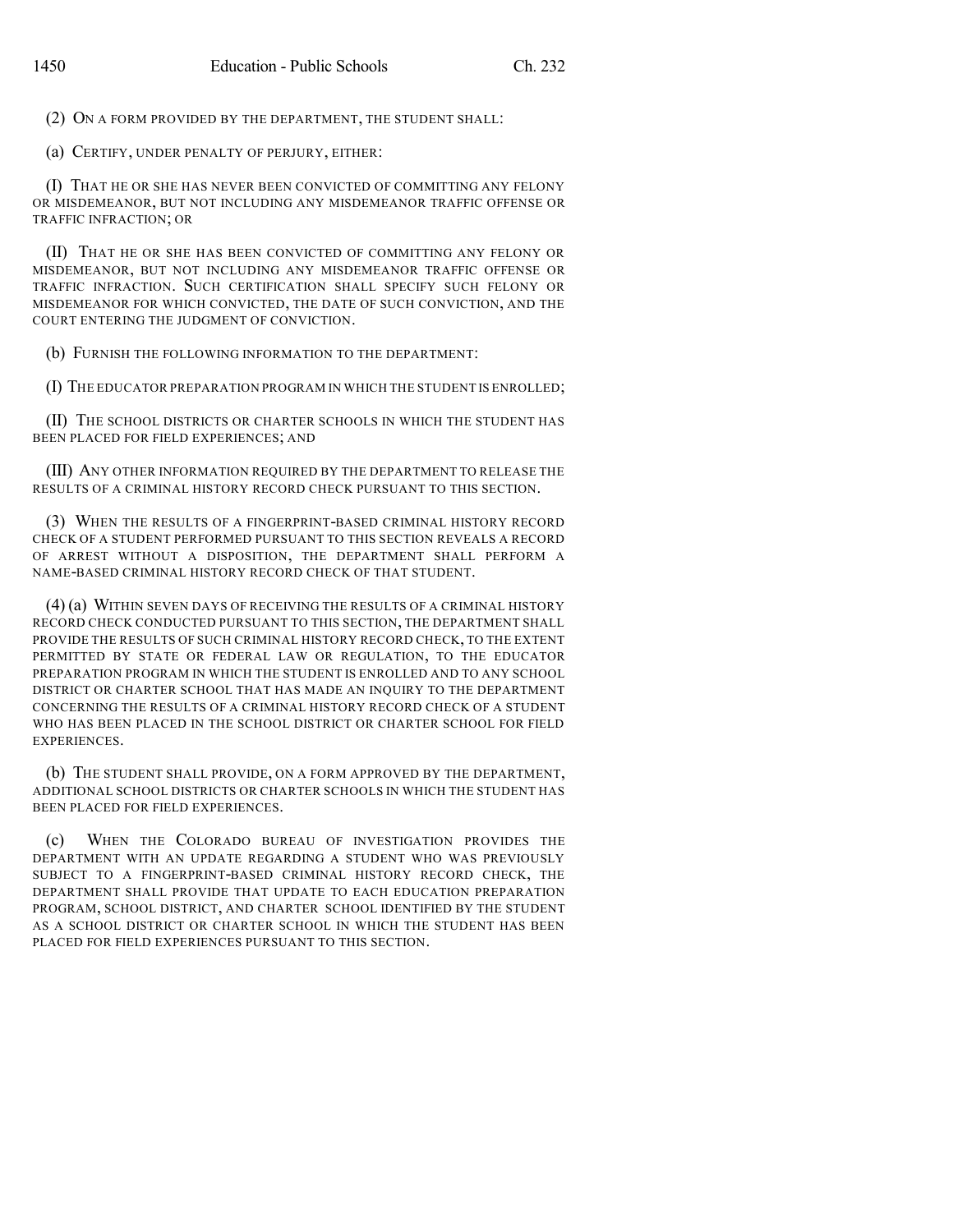(5) THE DEPARTMENT MAY ESTABLISH AND COLLECT A FEE THAT IS BASED ON THE DEPARTMENT'S ACTUAL COSTS ASSOCIATED WITH ADMINISTRATION OFTHIS SECTION.

(6) FOR PURPOSES OF THIS SECTION, UNLESS THE CONTEXT OTHERWISE REQUIRES:

(a) "CHARTER SCHOOL" MEANS A CHARTER SCHOOL AUTHORIZED BY A SCHOOL DISTRICT PURSUANT TO PART 1 OF ARTICLE 30.5 OF THIS TITLE 22 OR A CHARTER SCHOOL AUTHORIZED BY THE STATE CHARTER SCHOOL INSTITUTE PURSUANT TO PART 5 OF ARTICLE 30.5 OF THIS TITLE 22.

(b) "CONVICTED"OR "CONVICTION"MEANS A CONVICTION BY A JURY VERDICT OR BY ENTRY OF A VERDICT OR ACCEPTANCE OF A GUILTY PLEA BY A COURT AND ALSO INCLUDES THE FORFEITURE OF ANY BAIL, BOND, OR OTHER SECURITY DEPOSITED TO SECURE THE APPEARANCE BY A PERSON CHARGED WITH HAVING COMMITTED A FELONY OR MISDEMEANOR, THE PAYMENT OF A FINE, A PLEA OF NOLO CONTENDERE, THE IMPOSITION OF A DEFERRED OR SUSPENDED SENTENCE BY THE COURT, OR AN AGREEMENT FOR A DEFERRED PROSECUTION APPROVED BY THE COURT.

(c) "EDUCATOR PREPARATION PROGRAM" MEANS AN APPROVED EDUCATOR PREPARATION PROGRAM AS DEFINED IN SECTION 23-1-121.

(d) "NAME-BASED CRIMINAL HISTORY RECORD CHECK" MEANS A BACKGROUND CHECK PERFORMED USING JUDICIAL DEPARTMENT RECORDS THAT INCLUDES AN INDIVIDUAL'S CONVICTION AND FINAL DISPOSITION OF CASE RECORDS.

(e) "STUDENT" MEANS A STUDENT ENROLLED IN AN EDUCATOR PREPARATION PROGRAM WHO HAS BEEN PLACED IN A SCHOOL DISTRICT OR CHARTER SCHOOL FOR A POSITION THAT WILL PROVIDE FIELD EXPERIENCES TO PREPARE THE STUDENT TO BE A TEACHER OR OTHER SCHOOL PROFESSIONAL.

**SECTION 2.** In Colorado Revised Statutes, 22-30.5-110.7, **add** (10) as follows:

**22-30.5-110.7. Fingerprint-based criminal history record checks - charter school employees- procedures- definitions- exceptions.** (10) SUBSECTIONS (1) TO (4) OF THIS SECTION DO NOT APPLY TO A PERSON WHO HAS SUBMITTED TO A FINGERPRINT-BASED CRIMINAL HISTORY RECORD CHECK PURSUANT TO SECTION 22-2-119.3.

**SECTION 3.** In Colorado Revised Statutes, 22-32-109.8, **amend** (1); and **add**  $(10)(c)$  as follows:

**22-32-109.8. Applicants selected for nonlicensed positions - submittal of form and fingerprints - prohibition against employing persons - department database.** (1) Except as otherwise provided in subsection  $(10)(a)$  SUBSECTION (10) of this section, any person applying to any school district for any position of employment for which a license issued pursuant to article 60.5 of thistitle 22 is not requiredandwhoisselected forsuch position of employment bysuchschool district shall submit a complete set of fingerprints of such applicant taken by a qualified law enforcement agency, authorized employee of such school district and notarized, or any third party approved by the Colorado bureau of investigation, in a completed form as specified in subsection (2) of this section. If an approved third party takes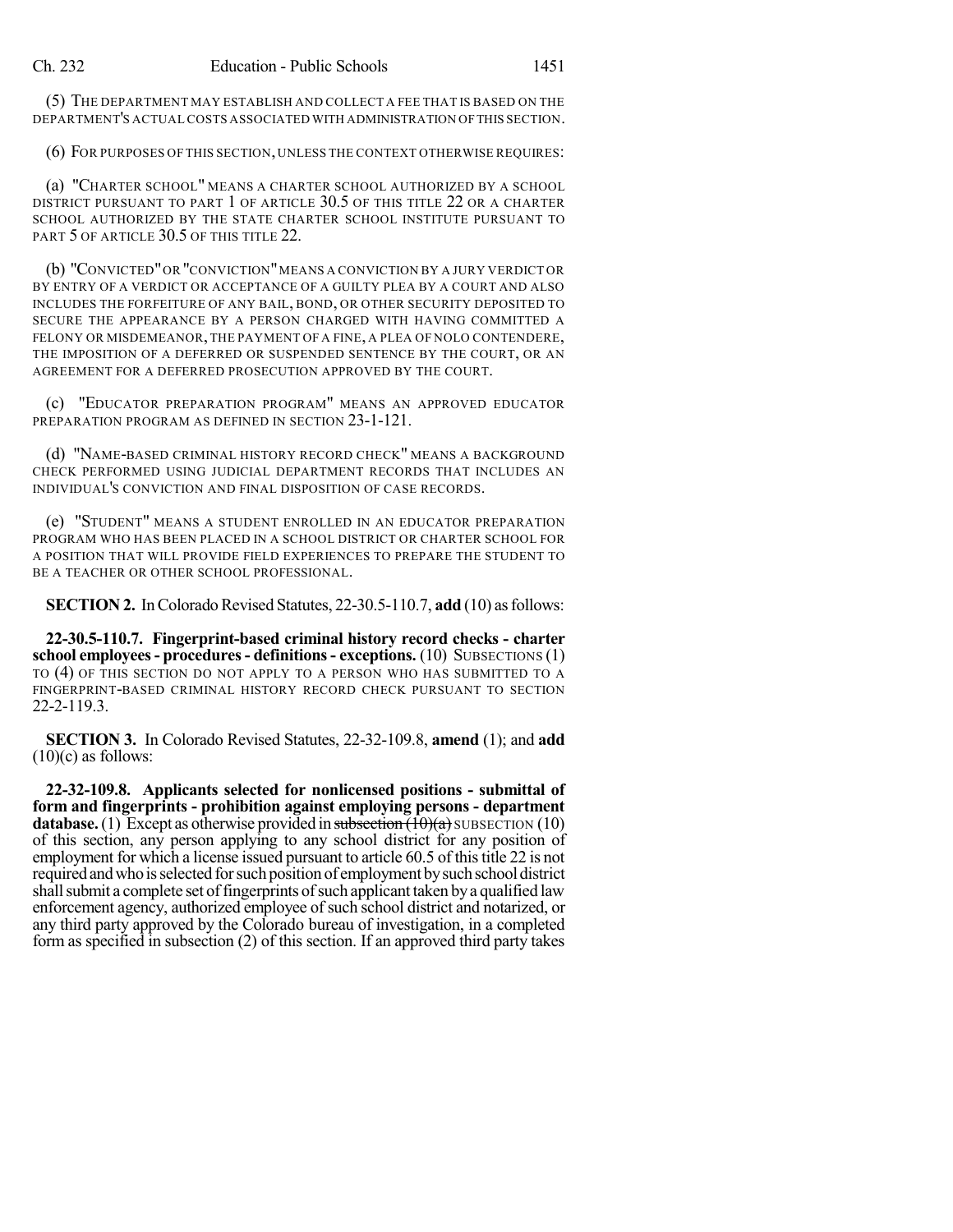the person's fingerprints, the fingerprints may be electronically captured using Colorado bureau of investigation-approved livescan equipment. Third-party vendors shall not keep the applicant information for more than thirty days unless requested to do so by the applicant. The fingerprints and form shall MUST be submitted to the school district at the time requested by such school district.

(10) (c) SUBSECTIONS (1) TO (4) OF THIS SECTION DO NOT APPLY TO A PERSON WHO HAS SUBMITTED TO A FINGERPRINT-BASED CRIMINAL HISTORY RECORD CHECK PURSUANT TO SECTION 22-2-119.3.

**SECTION 4.** In Colorado Revised Statutes, 22-60.5-103, **amend** (1)(a) as follows:

**22-60.5-103. Applicants - licenses - authorizations - submittal of form and fingerprints - failure to comply constitutes grounds for denial.** (1) (a) Prior to submitting to the department of education an application for any license specified in section 22-60.5-201, 22-60.5-210, 22-60.5-301, or 22-60.5-306 or for any authorization specified in section 22-60.5-111, each applicant shall submit to the Colorado bureau of investigation a complete set of fingerprints of such applicant, taken by a qualified law enforcement agency or any third party approved by the Colorado bureau of investigation, unless the applicant previously submitted a complete set of his or her fingerprints to the department of education or the Colorado bureau of investigation in connection with an application for a license or authorization specified in this article60.5 OR,IF THE APPLICANT HAS CONTINUOUSLY RESIDED IN COLORADO SINCE SUBMITTING FINGERPRINTS TO THE BUREAU, HAS PREVIOUSLY SUBMITTED FINGERPRINTS PURSUANT TO SECTION 22-2-119.3. If an approved third party takes the person's fingerprints, the fingerprints may be electronically captured using Colorado bureau of investigation-approved livescan equipment. Third-party vendors shall not keep the applicant information for more than thirty days unless requested to do so by the applicant. The applicant shall submit the fingerprints for the purpose of obtaining a fingerprint-based criminal history record check through the Colorado bureau of investigation and the federal bureau of investigation to determine whether the applicant for licensure or authorization has a criminal history. The applicantshall pay to theColorado bureau ofinvestigationthe fee established bythe bureau for conducting the criminal history record check. Upon completion of the criminal history record check, the bureau shall forward the results to the department of education.

**SECTION 5.** In Colorado Revised Statutes, **add** 22-62-103.5 as follows:

**22-62-103.5. Criminal history record checks - definition.** (1) A SCHOOL DISTRICT OR CHARTER SCHOOL THAT REQUIRES A FINGERPRINT-BASED CRIMINAL HISTORY RECORD CHECK OR A NAME-BASED CRIMINAL HISTORY RECORD CHECK FOR A STUDENT ENROLLED IN AN EDUCATOR PREPARATION PROGRAM WHO APPLIES FOR FIELD EXPERIENCES WITHIN THE SCHOOL DISTRICT OR CHARTER SCHOOL MUST ACCEPT THE RESULTS OF A FINGERPRINT-BASED CRIMINAL HISTORY RECORD CHECK OR A NAME-BASED CRIMINAL HISTORY RECORD CHECK PERFORMED PURSUANT TO SECTION 22-2-119.3 AS SATISFACTION OF THE REQUIREMENT.

(2) FOR THE PURPOSE OF THIS SECTION, "CHARTER SCHOOL" MEANS A CHARTER SCHOOL AUTHORIZED BY A SCHOOL DISTRICT PURSUANT TO PART 1 OF ARTICLE 30.5